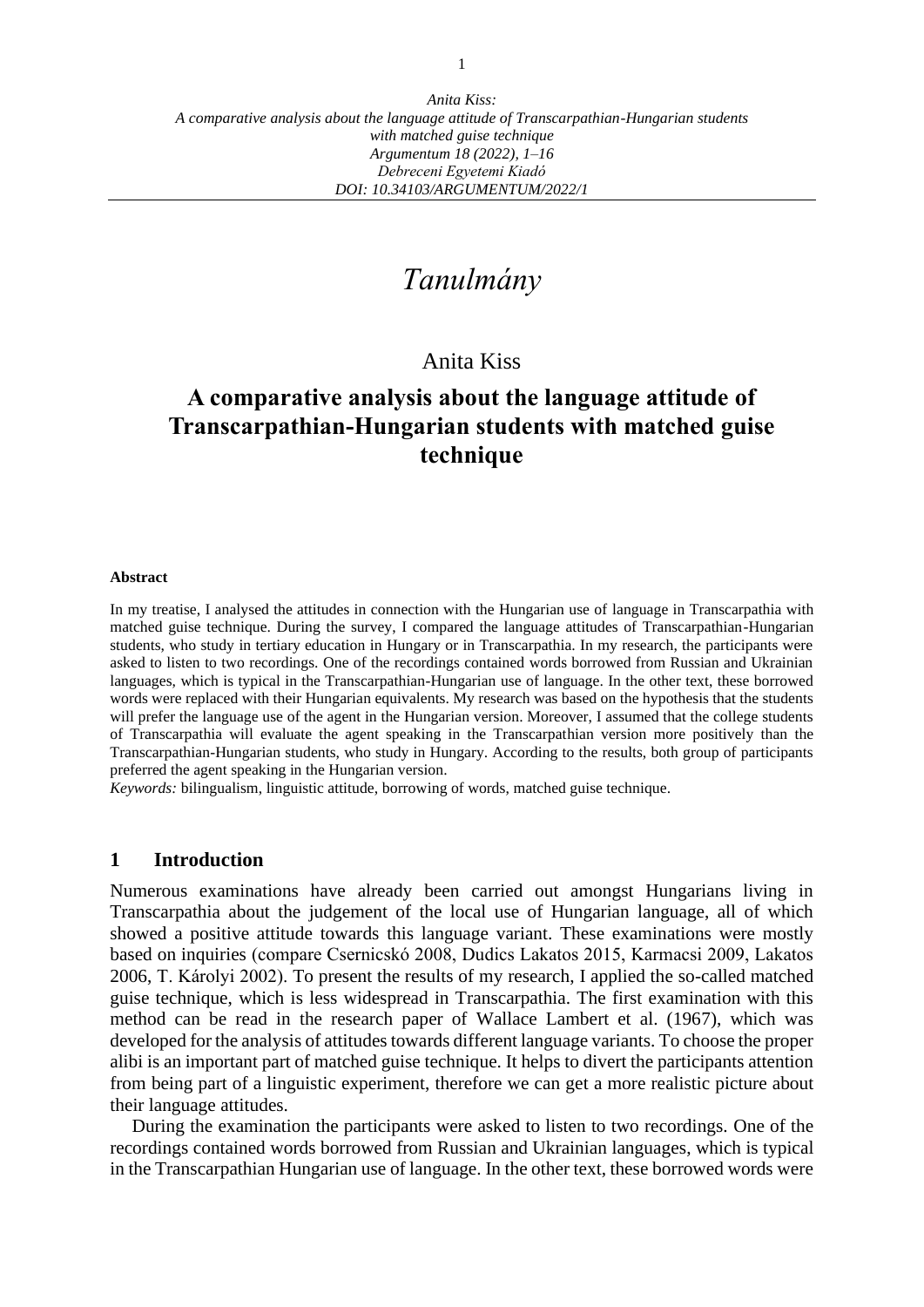| Anita Kiss:                                                                              |
|------------------------------------------------------------------------------------------|
| A comparative analysis about the language attitude of Transcarpathian-Hungarian students |
| with matched guise technique                                                             |
| Argumentum 18 (2022), $1-16$                                                             |
| Debreceni Egyetemi Kiadó                                                                 |
| DOI: 10.34103/ARGUMENTUM/2022/1                                                          |

replaced with their Hungarian equivalents. After listening the recordings, the participants were asked to fill in a questionary, in which different personal features were listed. The participants had to mark on a 5-point scale that in what extent those characteristics could be suitable for the speaker.

The aim of the research was to examine the attitudes of college and university students towards the words borrowed from Ukrainian and Russian, which is a typical feature of the Transcarpathian-Hungarian use of language. I was looking for the answer, which language variant is preferred by the Transcarpathian-Hungarian students: the Transcarpathian or the Hungarian version.

#### **2 The definition of language attitude**

The general meaning of attitude: mindset; behaviour; manner; the way, how someone deals with something like a phenomenon or opinion. Cseresnyési defines attitude the following way: stable attraction or aversion, positive or negative relation to people, situations, ideas, and an emerged inclination to qualify something consistently good or bad (2004: 124).

The knowledge and beliefs in connection with language is called language attitude, in which a particular person's or group's terms and judgements are expressed connected to certain languages, language variants, pronunciation variants and any linguistic phenomena. Attitude can be located on a scale from very positive to complete rejection, which appears in judgements about the 'correctness' and value of a language as well as the speakers' personal characteristics (Grin 2013, Trudgill 1997). In connection with language attitudes there are two approaches: behaviourist and mentalist. According to the behaviourist approach, attitude is an answer or behaviour given to particular social situations and can be examined through the observation of behaviour and the interpretation of experiences (Agheyisi & Fishman 1970, Domonkosi 2004). According to the mentalist approach, attitude cannot be observed directly, it can only be inferred based on the individual's oral, behavioural or emotional reactions. This approach considers attitude an inside standby condition, which establishes connection between opinion and behaviour. According to the mentalist approach, attitude structurally contains three elements, and these have a common effect on the formation of attitude: cognitive, evaluative and conative. The cognitive element means all the knowledge connected to the particular phenomenon. Through the evaluative component emotions are connected to particular knowledge and beliefs, and when emotions are connected to beliefs it forms prejudice in a positive or negative way. The third, conative element is determined by the previous two components, knowledge, beliefs and emotional values connected to these are transformed here into particular behavioural preparedness, which means the potential behaviour in connection with the attitude-object (Kiss 1995). These three elements point out the relation between the individual's thoughts, acts and emotions, however, we cannot draw an obvious conclusion from the language behaviour, because it can be influenced by the circumstances and the fact that the speaker tries to adapt to the assumed language expectations of the conversational partner. Language attitude exists in personal as well as in social contexts, therefore it can express group identity, togetherness or even separation from a group (Domonkosi 2004).

Language attitudes originate in societies, not in languages, consequently they express social habits, behavioural rules and prejudice instead of linguistic or aesthetic values. Sociolinguistic research brought to light that language attitudes are formed as the confirmation and validation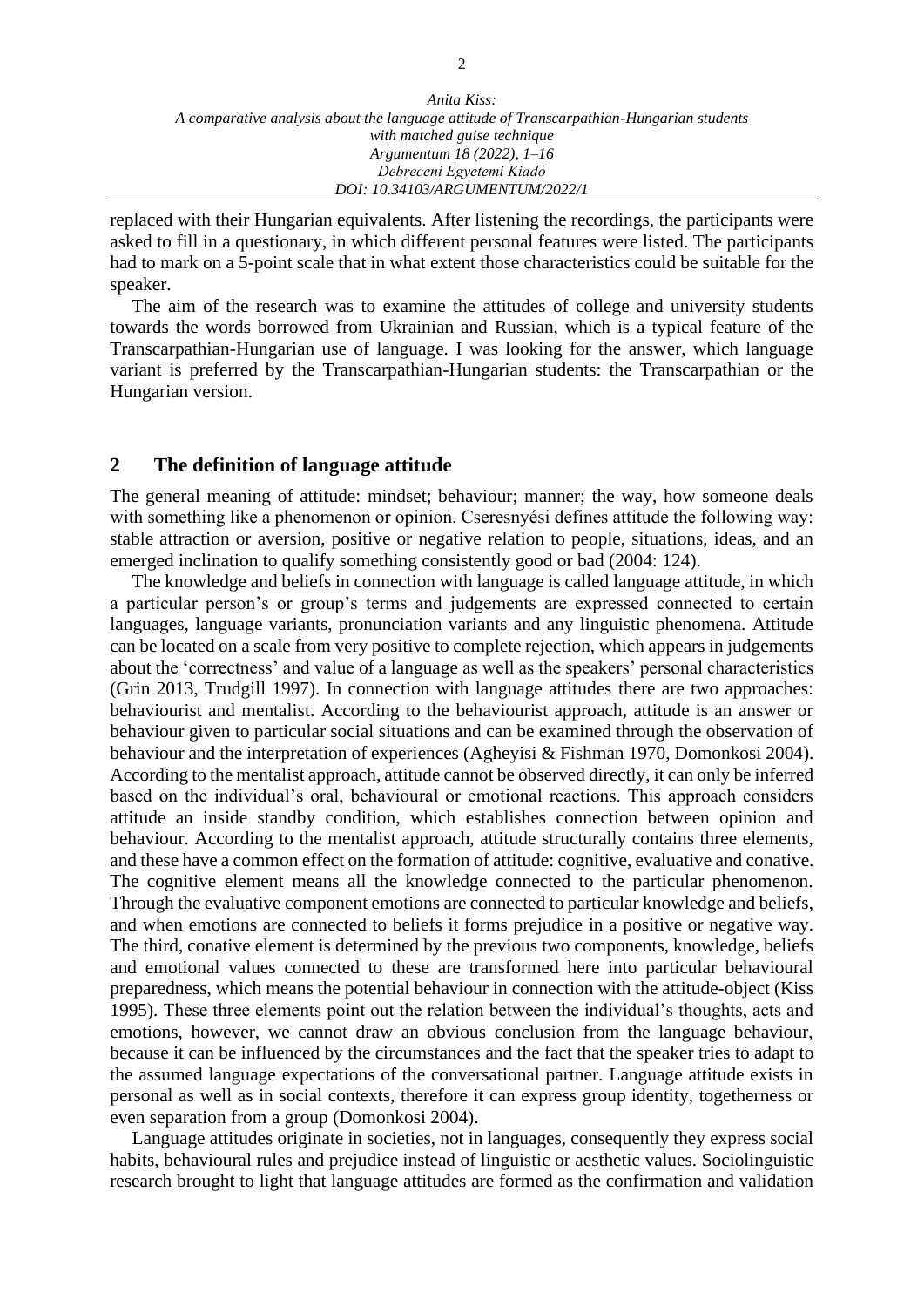of an earlier created not language related stereotype (Kiss 1995). Therefore, language attitudes can have an influence on the changes of the language, behaviour, and can cause insecurity in language use, which means that the users of the language show antipathy towards their language variant, in other words they question its 'correctness'. They try to acquire a speaking style, which is in a higher status, and it can lead the individuals to overcorrection and the groups to overachievement of norms (Trudgill 1997). According to Klára Sándor, we have a negative relation with the groups in which the language form is used and not with the language form itself. Therefore, our language attitudes do not refer to the language, but rather the groups and individuals behind it. It can even refer to the individual's language use in case someone is ashamed of it because of an offense. In this case this person tries to keep distance from that group and move towards a standardized language style (Sándor 2016).

#### **3 Examinations of language attitudes of Transcarpathian-Hungarian students**

We know it from a Transcarpathian research that in language exchange and language retention the attitude of language users towards the language variant of their community is important. The research results showed that the participants judged their community and the language variant used by them positively. According to the majority of participants, the Hungarian use of language sounds the most beautifully in Transcarpathia (Csernicskó & Soós 2002).

In order to find out what role mother tongue plays in forming identity, between 2003 and 2008 surveys were carried out amongst young adults between the ages of 15 and 29. According to the participants, mother tongue is an important factor of national identity. Those participants, who live in a settlement, where language exchange is at an advanced stage had a similar opinion as well (Csernicskó 2008).

In 2006 empirical research was carried out about the prestige of the Hungarian, Ukrainian and Russian languages, involving 300 Transcarpathian-Hungarian participants. In the result of the research, it turned out that each of the participants likes to speak in Hungarian. Moreover, they rated the languages on a 10-point scale, and they considered Hungarian very beautiful (9.63 points), they think Russian sounds a bit better than the average (6,84 points) and Ukrainian is only thought to be on a moderate level. As for their mother tongue, according to two-thirds of the participants the most beautiful Hungarian use of language is in Transcarpathia, and only 10% has the opinion that it is in Hungary. So, all in all, they have a positive attitude towards their native language (Karmacsi 2009).

Katalin Dudics Lakatos examined the language attitude of Transcarpathian-Hungarian students. According to the results, the Transcarpathian-Hungarian school children do not prefer speaking in dialects, and it determines their opinion in connection with the language use of their settlement (Lakatos 2006). According to another research, most of the Transcarpathian-Hungarian children think that dialects are old-fashioned, and it is more typical in the language use of those, who live in their environment than in their own speech (Dudics Lakatos 2015).

Katalin Dudics Lakatos examined the attitudes towards language variants and dialects amongst Transcarpathian-Hungarian teachers as well. The survey was carried out between 2007 and 2008 involving 150 specialised teachers. Ten years later, she reiterated the examination, in order to find out, whether the attitudes of pedagogues changed compared to the previous research. The motivating factor of carrying out the survey again was that the mother tongue education reform came out in 2005, which transfers the material with an additive approach to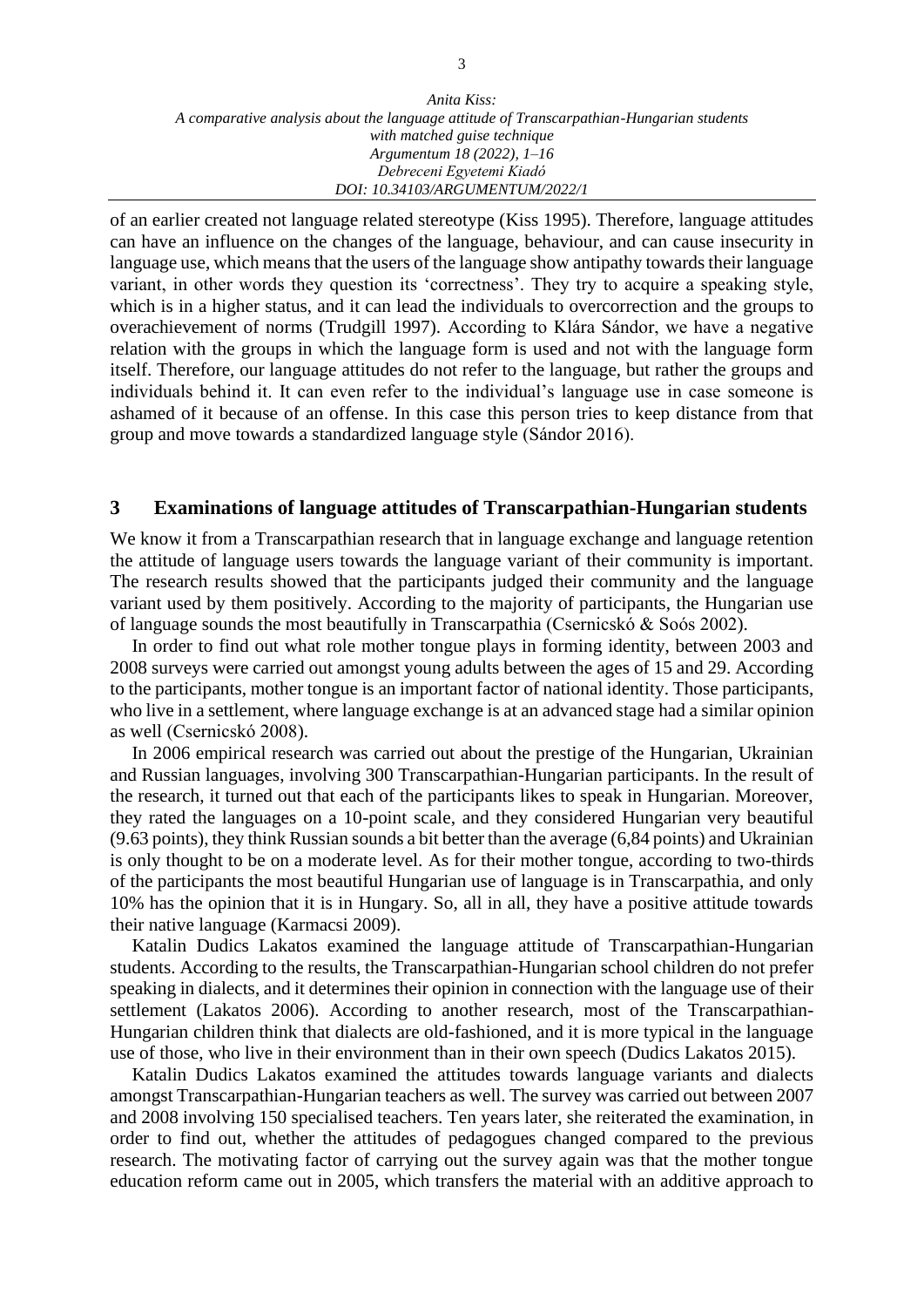the 5-12 grades of Hungarian schools. The aim of the reform for teachers was to improve the students' communication competence, furthermore, to educate them about the variety of languages and the characteristics of the Transcarpathian-Hungarian use of language. The results of the research between 2007-2008 showed that the teachers, who were involved, were able to realise the differences between the Transcarpathian and Hungarian use of language, and according to their opinion, it was noticeable mainly in contact effects and dialectical phenomena. The interviewed teachers considered dialects as a legacy and the expression of identity, which factors should be important to keep. Based on the answers we can realise that the teachers recognized that a dialectical form is spoken in their environment, but they still had a reserved attitude towards these dialects. According to the results, ten years later a positive change could be observed after the popularization of the paradigm shift in mother tongue education. Based on the data, teachers became more tolerant with the speakers of on-standard language variants. Many of them answered that they would feel badly for the disappearance of dialects, but in some cases, there were undecided, controversial attitudes towards the judgement of dialectical phenomena (Dudics Lakatos 2019). The effects of the paradigm shift in 2005 could also be noticed in the language attitude of students. The results of a survey, carried out in 2018 showed that the secondary school students, who were involved, became less distant with dialectical speech, and considered this variant as their own, and they also became much more tolerant with the speakers of non-standard language variants, compared to the results of the surveys, which had been carried out 10 years earlier (Dudics 2021).

The surveys above examined the language attitude of Transcarpathian-Hungarians mostly with questionnaires and interviews. However, we can apply other methods as well, about which I write in the following chapter.

#### **4 Methodology for examining language attitudes**

Language attitudes can be examined both directly and indirectly. The methodologies come from sociology, the most typical of which is acceptance or refusal of the evaluating ascertainment by the participants taken in the research. It usually happens with the help of open questions, when researchers ask about knowledge, opinions and judgements (Kožík 2004).

For attitude analysis we have other methodologies as well, depending on which branch of science's methods we follow. In an often-applied procedure by sociopsychology the attitude and reaction of the participant in connection with particular language variants is observed in laboratory conditions. The most widespread version is the attitude-scale which has more possible variants. In the Thurstone- and the Likert-scale participants are asked to form an opinion about different statements. They can agree or disagree, but it is allowed to stay neutral. In another version, which was applied for examining Welsh communities, the participants are also asked to express the level of agreement or disagreement and mark it on a 5- or 7-point scale (Baker 1992).

One of the popular methods of the examination of language attitude is when a text is read by the same person in two different language variants, while the participants are not informed that they heard the same speaker in both versions. This method is called *matched guise technique*  (Cseresnyési 2004). This method was published by Lambert et al. in 1960, and the aim of it was to show the attitudes of speakers towards different language variants. Moreover, this method helped to state, which stereotypes about the speakers of assorted language variants inside a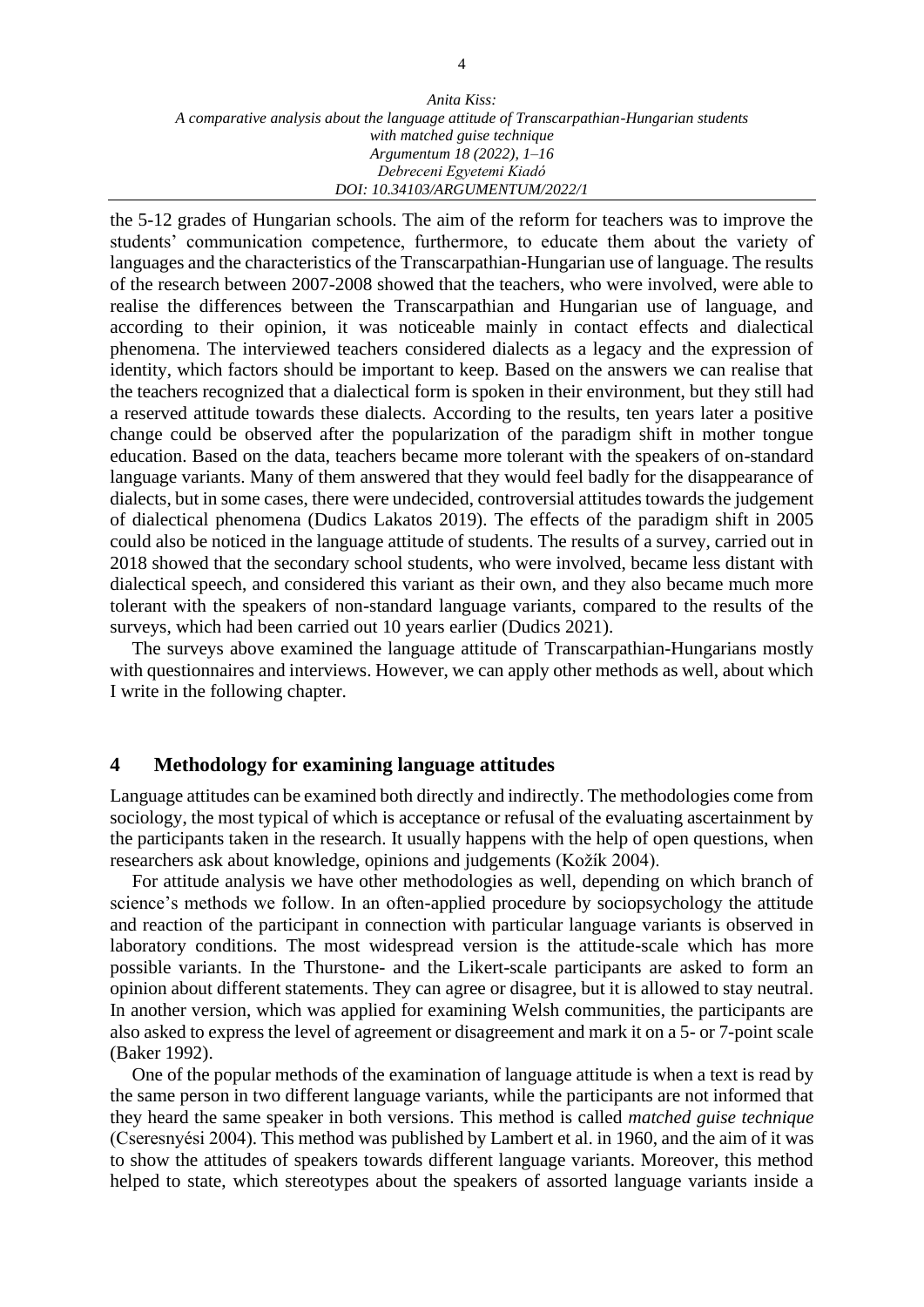language community exist. Originally this method was used for examining the French-English bilingualism in Canada (Lambert et al. 1967), and later it was used in several other studies as well (Giles & Coupland 1991, Milroy & Preston 1999). A crucial part of the examination is a (mostly five-, six- or seven-point) scale. One of the ends of the scale demonstrates positive, and the other negative features. The participants are asked to mark the point, which expresses their opinion the most, then these points are turned into numbers by the researchers. The *matched guise* technique was developed with the help of *verbal guise.* The difference between the methods is that in the latter the text isn't read by the same agent twice, here there are more readers, who have similarities in their social backgrounds. With the help of this technique, attitudes towards more language variants can be compared (Callan et al. 1983, Gallois & Callan 1981, McKenzie 2008).

#### **5 Examinations carried out with the help of matched guise technique**

We can read about the first Hungarian use of matches guise technique in the study of Klára Sándor, Juliet Lagman and Csaba Pléh. Four of the participant groups studied in Szeged and two in Budapest. The research was based on the hypothesis that the speaker of the non-standard language variant will be judged more negatively than the standard speaker, and the participants from Budapest will generally have a less positive opinion about the non-standard speaker. The results showed that the participants from Budapest actually had a more significant prejudice towards the speaker, whose speech they considered dialectal. It also came to light that regardless of the territory, the non-standard speaker is judged less beneficially (Sándor et al. 1998).

Examinations with the help of matched guise technique were carried out over the border as well.

In a Transcarpathian survey *(Agent 2000)* the participants were asked to listen to four recordings. In the first and fourth ones the speaker was the same, but for the first time he spoke in Hungarian and then in Ukrainian. The secondary school participants were asked to evaluate the agent based on several inner and physical attributes. The results showed that there wasn't any significant difference between the participants' opinions about the agents speaking in Hungarian or in Ukrainian (Beregszászi et al. 2003).

In the research of István Jánk, future and present teachers were asked to evaluate the student's oral performances. During the examination, participants listened to texts in different language variants from various speakers. The aim of the research was to make it clear that which aspects play a more dominant role in the pedagogue's evaluation. It could be the student's theoretical knowledge or use of language which in Jánk's research meant the standard or nonstandard and the limited or unlimited language codes. He started his research with a trial examination, at Nyitrai Konstantin Philosophical University, with 50 participants involved, amongst whom there were early childhood educator and Hungarian language teacher students. According to his hypotheses, the teachers' evaluation is strongly influenced by the basic language of the students. It means that the future teachers gave one grade lower to the students, because they didn't use the standard language variant and well-formed codes, in spite of their perfect knowledge about the current material. Moreover, they evaluated those students more positively, who didn't have a comprehensive theoretical knowledge, but they used the standard language variant during their oral presentation (Jánk 2017, Jánk 2018). Jánk later extended his research to four countries of the Carpathian Basin, and carried out it in Hungary, Slovakia,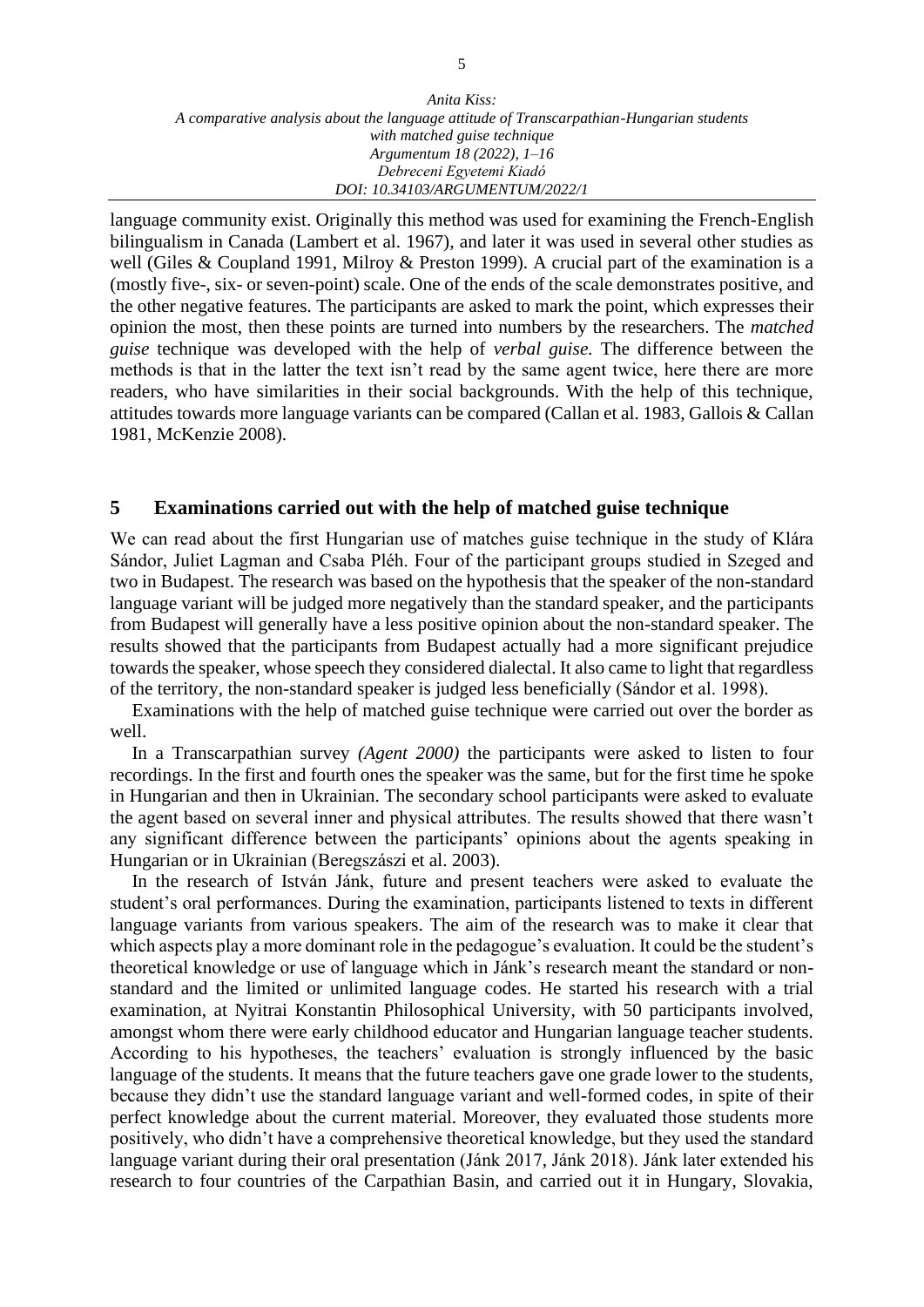Romania and Ukraine, amongst 502 future or present Hungarian teachers. In all of the groups the same results came to light: in oral presentations with different contents, language variants and uses of language, teachers evaluated those more positively, who used the standard variant and well-formed codes. Those, who spoke in a dialect, or limited code, got a less beneficial evaluation, in spite of the student's perfect knowledge about the material (Jánk 2019).

Anna Fenyvesi observed the language attitude of students from Transylvania, Vojvodina and the southern part of Slovakia with the help of matched guise technique. Six languages or language variants and five speakers were involved in her research (Hungarian; local, regional Hungarian variant, English with Hungarian accent, British English, American English and majority language). Here I only would like to present briefly the results connected to the Hungarian, regional Hungarian and majority languages and language variants. From among the mother tongue variants, Hungarian got the most positive evaluation, the judgements of the regional Hungarian and majority language were approximately the same. Based on territories: in Transylvania the regional Hungarian got more positive judgement, in the southern part of Slovakia it was the opposite, and in Vojvodina the judgements were equal. Attitudes towards the majority language were negative, and the Hungarian language got better judgement than the regional Hungarian variant, while towards the latter solidarity showed positive values (Fenyvesi 2011).

All in all, the results of researches with matched guise technique show that the standard form has a better judgement than the local, regional language variants.

The above presented surveys, which were carried out with the help of matched guise technique, are about the attitudes towards standard and dialectical language variants. In my own research I examined attitudes towards Transcarpathian-Hungarian borrowed words, which are parts of the Transcarpathian regional language variant and supposedly these are also components of the participants' dialects (compare Gazdag 2021).

#### **6 Research hypotheses**

1. According to the results of the research carried out with matched guise techique, the standard version has a more positive judgement in opposition with the local regional language variants (Sándor et al. 1998). I assume that in relation to the majority of characteristics, both groups of students will prefer the agent in the Hungarian version instead of the Subcarpathian-Hungarian speaker with borrowed words from Ukrainian and Russian.

2. The results of the attitude-research in connection with the Subcarpathian-Hungarian language use showed that those Hungarians, who live in Subcarpathia can make a difference between their own and the Hungarian language variants, and they also consider their own variant better. Moreover, it turned out that those who left their motherland behind, try to adjust their language use to the Hungarian variant during communication (Csernicskó 2008). To this extent I assume that those Subcarpathian-Hungarian college students, who still live in their motherland will prefer the agent speaking in the Subcarpathian-Hungarian variant more than those Subcarpathian-Hungarian university students, who study in Hungary.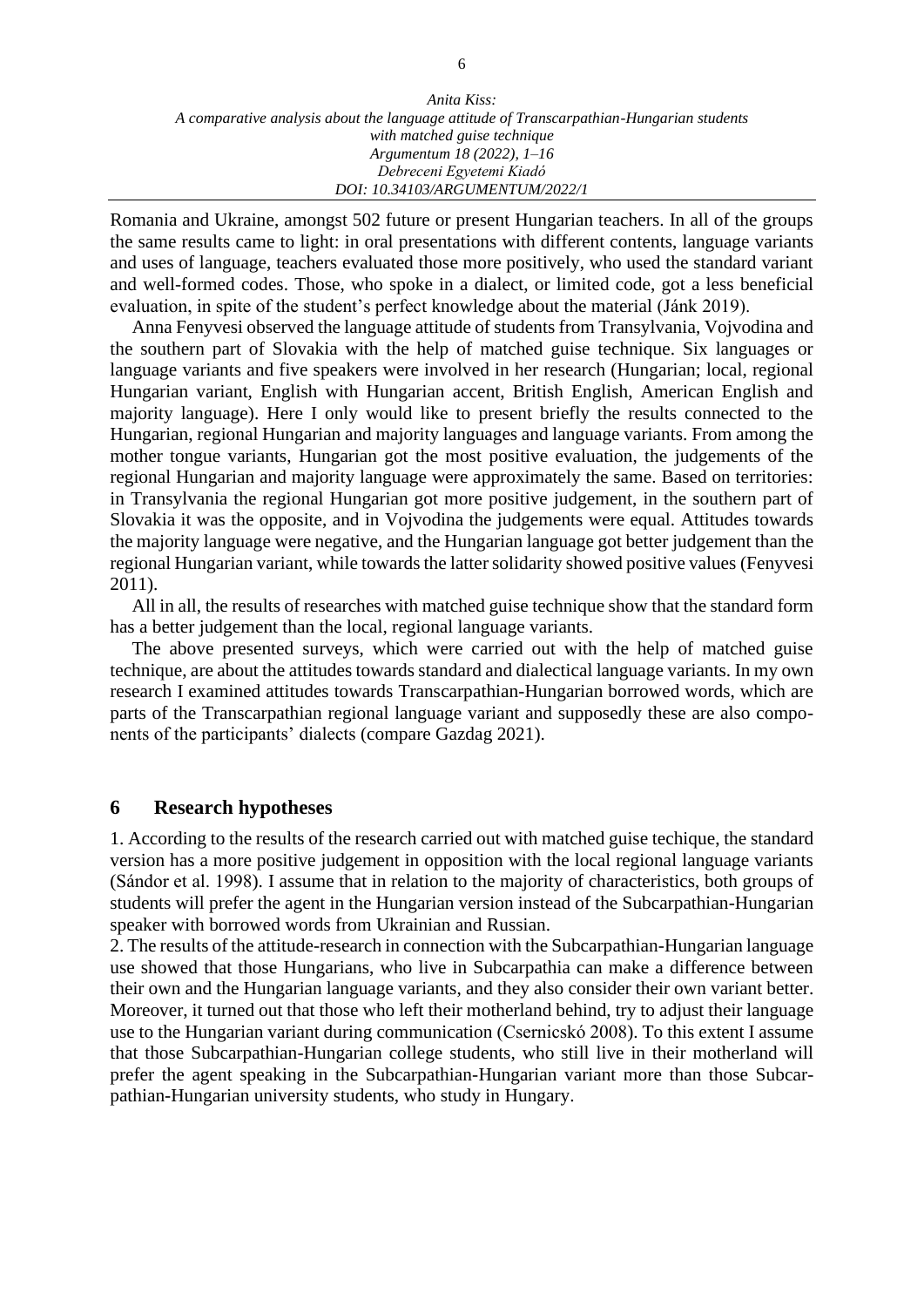### **7 Methodology**

In my treatise, I examined the attitudes in connection with the Hungarian use of language in Transcarpathia with matched guise technique. During the survey, I compared the language attitudes of Transcarpathian Hungarian students, who study in tertiary education in Hungary or in Transcarpathia. In my research, the participants were asked to listen to and evaluate two recordings. One of the recordings contained words borrowed from Russian and Ukrainian, which is typical in the Transcarpathian Hungarian use of language. In the other text, these borrowed words were replaced by their Hungarian equivalents.

A survey, carried out with the help of matched guise technique is always based on an alibi. I also tried to divert the participant's attention from being part of a language attitude analysis. Based on the description of the questionary they thought that I wanted to observe, how they evaluate or judge an applicant for a telemarketer job, based on a trial audition. Then, they were asked to listen to the recording of the first applicant and fill in the questionary based on it. The process was online, and I attached the recordings as links. The data collection took place between September and December 2020. On both recordings, the agents are identified by a code, in the Hungarian version it is applicant1, in the Transcarpathian-Hungarian version it is applicant2. For the survey, I made two recordings, but one participant listened to only one of these. The difference between the two recordings, as shown below, is only in the highlighted words.

The participants originally listened to a Hungarian text, which can be read below in Hungarian as well.

#### *Kedves vásárlóink!*

*Cégünk az egészség megőrzése érdekében olyan termékeket forgalmaz, amelyek kizárólag természetes, gyógynövény tartalmú alapanyagokból készülnek. Kínálatunk nagyon széles. Étrend-kiegészítő vitaminoktól kezdve, ezüstszálas zoknikon át, gyógynövény tartalmú fogkrémig* **(fogpasztáig [or. зубная паста])** *minden korosztály talál a maga számára hasznos terméket. Sokan nem tudják, de leginkább gyógynövényekkel segíthetjük szervezetünk ellenálló képességét, ami az ősszel megjelenő influenzajárvány* **(grippjárvány [or. грипп])** *miatt nélkülözhetetlen. Fontos számunkra az ön elégedettsége, ugyanis ha a választott termék nem megfelelő (nem* **pászol [ukr. пасувати])***, esetleg a csomag tartalma gyári hibás* **(brakkos [or/ukr брак])***, visszaküldheti, és mi megtérítjük a vételárat. Bármilyen felmerülő kérdés esetén hívja* **(csengessen or. позвонить] 'megcsenget')** *ügyfélszolgálatunkat (ügyfélszolgálatunkra).*

 $Hun = Hungarian version$ Transc-Hun = Transcarpathian-Hungarian version rus. = Russian version ukr. = Ukrainian version

*Dear Costumers!*

*The goods, distributed by our company are made exclusively from natural, herbal materials. Our supply is especially wide. Including dietary supplement vitamins, silver-fibre socks and herb-based toothpaste* **(Hun: fogkrém, Transc-Hun: fogpaszta [rus. зубная паста])** *every*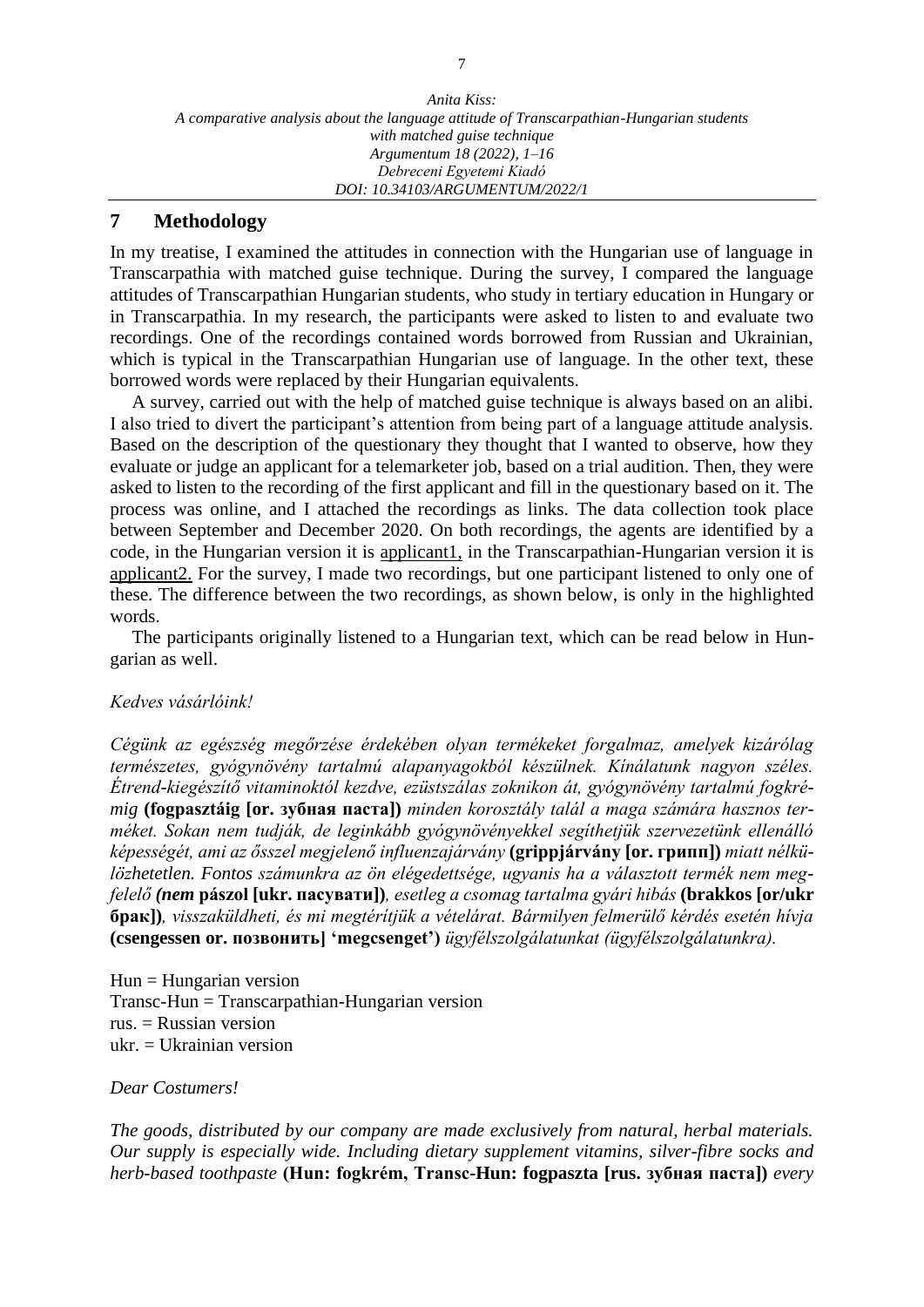*age group can find the suitable products. It is not well-known, but we can boost our immunesystem mostly with herbs, which is indispensable in fighting against the flu epidemic* **(Hun: influenzajárvány, Transc-Hun: grippjárvány [rus. грипп]).** *Your satisfaction is very important to us, so if the chosen product is not suitable* **(Hun: nem megfelelő Trans-Hun: nem pászol [ ukr. пасувати])** *for you, or the package is defective* **(Hun: gyári hibás Transc-Hun: brakkos [rus/ukr брак])**, *you can send it back, and we refund the price. In case of questions, call* **(Hun: hívja, Transc-Hun: csengessen [rus. позвонить] 'megcsenget')** *our customer service department.* 

Altogether 103 Transcarpathian-Hungarian students were involved in the survey. 60 participants study at the University of Debrecen, in the followings, I am going to refer them as UD Students. 43 participants study at II. Rákóczi Ferenc Transcarpathian-Hungarian Collage (in the followings: THC students). I analysed the data of the survey with Microsoft Excel 2016 MSO (16.0.4266.1001) programme, and during the analysis I made individual pattern t-tests.

## **8 Results**

The participants' average age is 21. 52% is female and 48% is male. Most of the participants (65%) were born in a village, 28% in a town, and 7% in a town-like settlement. Currently, 58% of the participants live in Debrecen, Hungary, 41% in Ukraine, from which 21% lives in a town and 20% in a village.

The majority of the UD as well as the THC students would like to live in a Hungarian rural town (Graphs 1 and 2).



*Graph 1. Where would you prefer to live? (1)*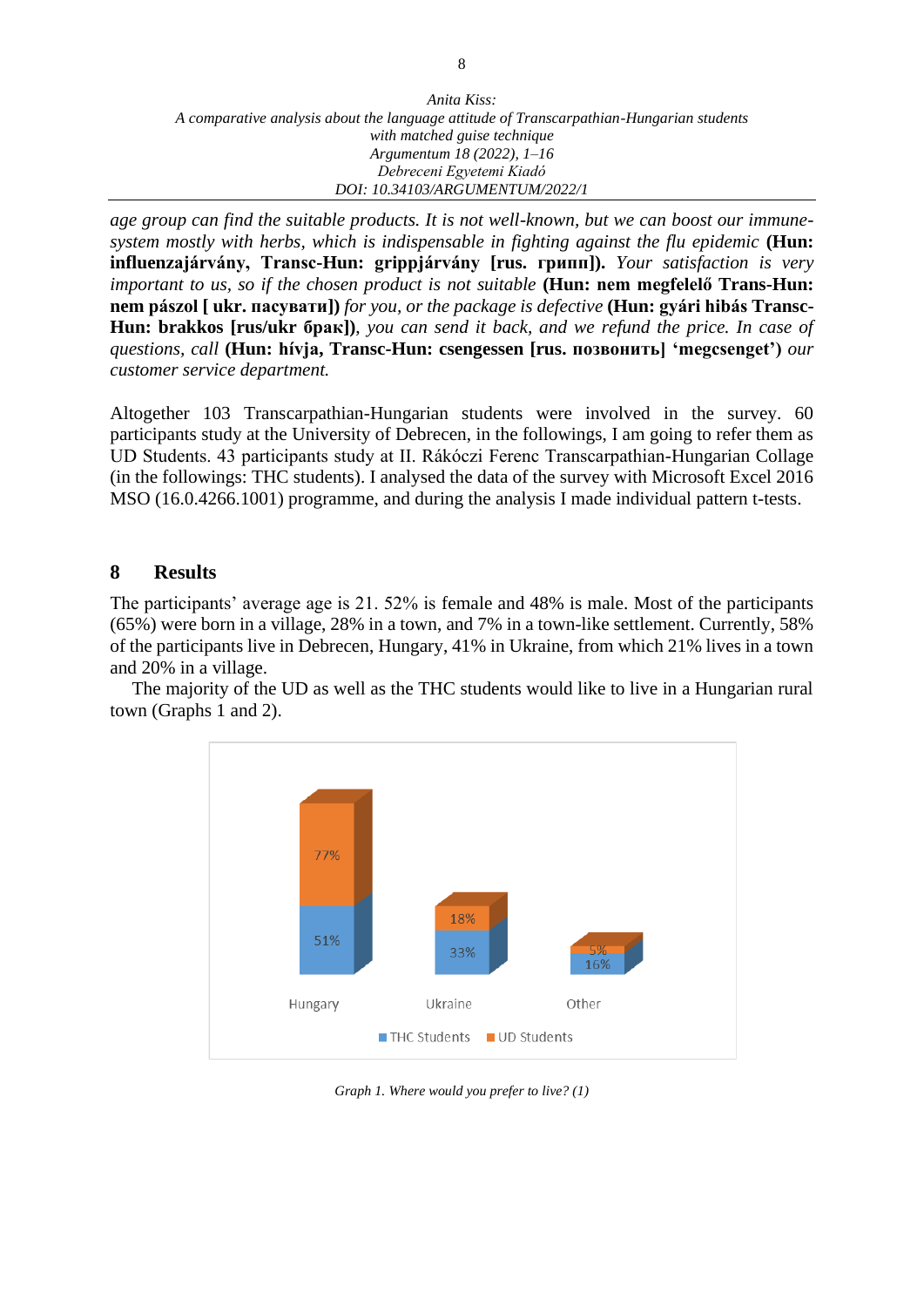

*Graph 2. Where would you prefer to live? (2)*

Both participant group's opinion was similar in connection with the living place of the agents. Most of the students thought that the agent in the Hungarian variant (applicant1) lives in the capital city of Hungary, while the speaker in the Transcarpathian-Hungarian version (applicant2) lives in a rural town of Ukraine (tables 1 and 2).

|                          | THC students (%) |                         | UD students $(\% )$ |            |
|--------------------------|------------------|-------------------------|---------------------|------------|
|                          | Applicant1       | Applicant2   Applicant1 |                     | Applicant2 |
| Ukraine (Transcarpathia) | 14               | 28                      |                     |            |
| <b>Hungary</b>           | 35               | 18                      | 38                  |            |
| I cannot decide          |                  |                         |                     |            |

*Table 1. Where does the applicant come from?*

|                    | THC students $(\%)$ |                    | UD students $(\% )$ |            |
|--------------------|---------------------|--------------------|---------------------|------------|
|                    | Applicant1          | $\Delta$ pplicant2 | $\Delta$ pplicant1  | Applicant2 |
| in a capital city  | 35                  |                    | 25                  |            |
| in a rural town    |                     | 28                 | 22                  |            |
| in the countryside |                     |                    |                     |            |

*Table 2. Where does the applicant currently live?*

9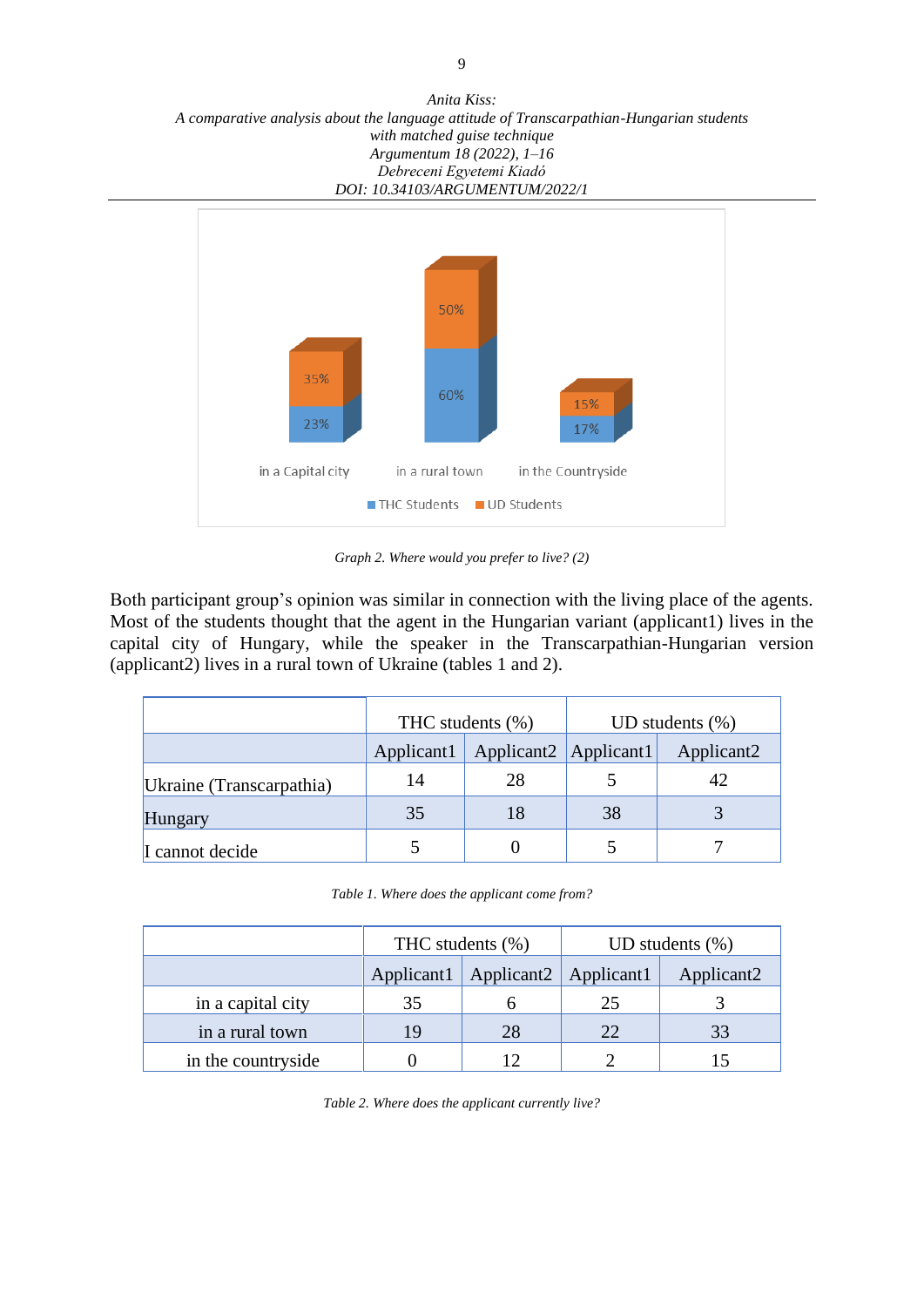According to most of the students' opinion each agent has a college or university degree, which means the participants do not think that the agent speaking with borrowed words from Ukrainian and Russian is less educated, which refers to a positive attitude (Graph 3).



*Graph 3. What is the applicant's highest level of education?*

In the followings, the participants were asked to evaluate the agents on a 5-point scale. They had to express that in what extent do they consider the agents intelligent/smart, convincing, helpful, kind, friendly, reliable, serious and determined based on the recordings. Moreover, they also had to evaluate the applicant's style of speech/vocabulary, pronunciation, phraseology and tone. Besides, they had to form an opinion about the aptitude of the candidate for the job. In the questionary only the two extreme values were given:  $1 = I$  do not agree at all,  $5 = I$  agree completely. During my analysis I associated the other numbers with meanings as well,  $2 = I$ agree less,  $3 = I$  moderately agree,  $4 = I$  rather agree.

During the analysis of the data, I used two-sided t-test. In one case the two variants were the two agents or the two applicants. With the help of this examination, I wanted to point out that in connection with which characteristics was there a significant difference next to  $p<0.05$  value. Based on the answers of THC students there was a considerable discrepancy between the judgment of the two agents. They evaluated the agent in the Hungarian version smarter/more intelligent t(34)=2,96 p<0,05 (p=0,005), more determined t(29)=2,09 p<0,05 (p=0,04), and also more suitable t(26)=3,4 p<0,05 (p=0,002) for the telemarketer position than the speaker of the Transcarpathian-Hungarian version. However, they thought that each agent is convincing, helpful, kind, friendly, reliable and serious, and they also evaluated their pronunciation and tone positively. Based on the data we can also see that the participants judge the speakers with Ukrainian and Russian borrowed words better, in connection with those characteristics, which represent social connections (kindness, helpfulness) (Graphs 4 and 5).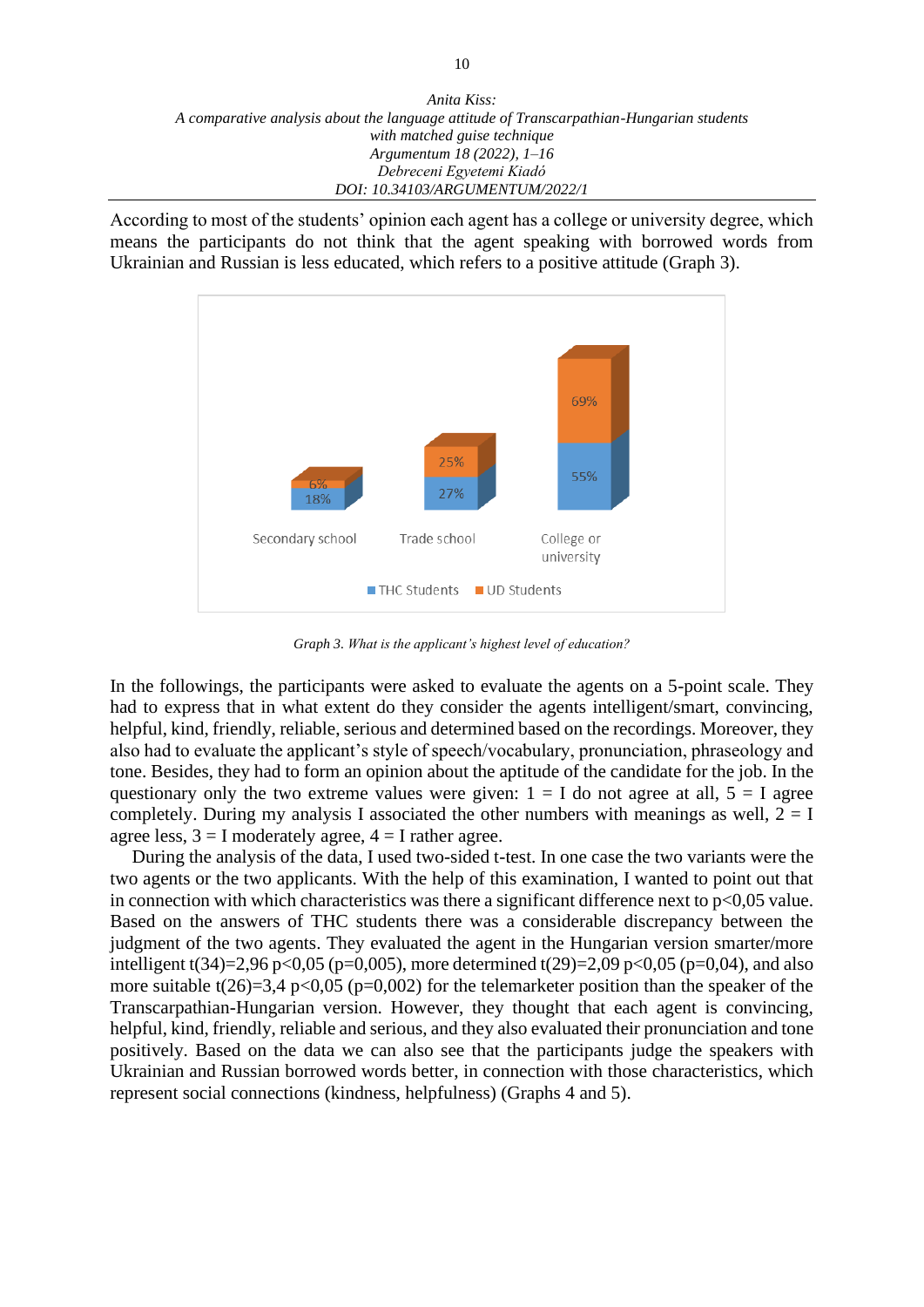*Anita Kiss: A comparative analysis about the language attitude of Transcarpathian-Hungarian students with matched guise technique Argumentum 18 (2022), 1–16 Debreceni Egyetemi Kiadó DOI: 10.34103/ARGUMENTUM/2022/1*



*Graph 4. In what extent do you think the applicant is friendly?*



*Graph 5. In what extent do you think the applicant is helpful?*

Based on the answers of UD students, there was a significant difference only in two cases in the judgement of the two agents. The style of speech/vocabulary of the agent in the Hungarian version  $t(57)=3$  p<0,05 (p=0,003) was evaluated more positively, and the students also considered this person more suitable t(56)=2,48 p<0,05 (p=0,01) for the telemarketer position than the applicant using borrowed words from Ukrainian and Russian.

According to the other aspect of analysis I examined if there are considerable discrepancies between the judgments of the two participant groups towards the agent speaking in the Transcarpathian-Hungarian version. There were substantial differences between the two groups in connection with five characteristics. THC students evaluated the style of speech/vocabulary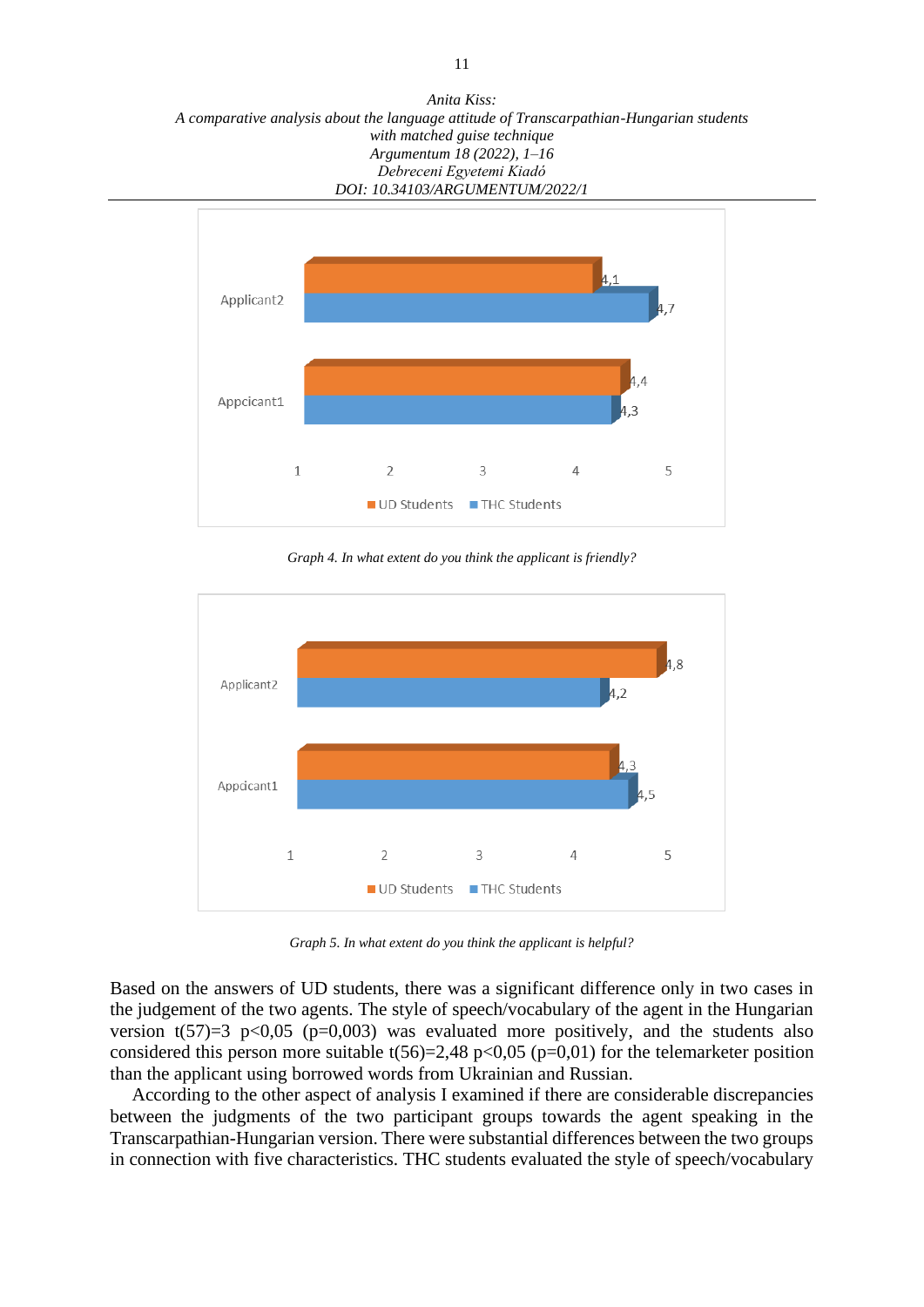| Anita Kiss:                                                                              |
|------------------------------------------------------------------------------------------|
| A comparative analysis about the language attitude of Transcarpathian-Hungarian students |
| with matched guise technique                                                             |
| Argumentum 18 (2022), $1-16$                                                             |
| Debreceni Egyetemi Kiadó                                                                 |
| DOI: 10.34103/ARGUMENTUM/2022/1                                                          |

t(41)=-3,6 p<0,05 (p=0,000) of the speaker in the Transcarpathian-Hungarian version, as well as his pronunciation, phraseology, tone and they also considered the agent more serious. The students were asked to evaluate, how important and distinguished the job of a telemarketer is. I found this question important, because as an alibi, I wanted to find a job that does not have a high prestige, because in a job like that the use of a standard version would be required. The opinion of the participants about the job's appreciation was what I expected. Both participant



*Graph 6. How important is telemarketing in your opinion?*

The participants also had to tell, how suitable the candidate for the position is. Both groups of participants chose the speaker of the Hungarian version more suitable, but they do not think that the Transcarpathian-Hungarian agent would be unsuitable (Graph 7). It turned out that most participants would employ the agent for the position (Graph 8). The results show that the students evaluated the speaker of the Hungarian version better, but they did not have a negative opinion about the Transcarpathian-Hungarian speaker either. It shows that the participants do not have negative attitudes towards the use of borrowed words from Russian and Ukrainian.



*Graph 7. How suitable is the applicant for the job?*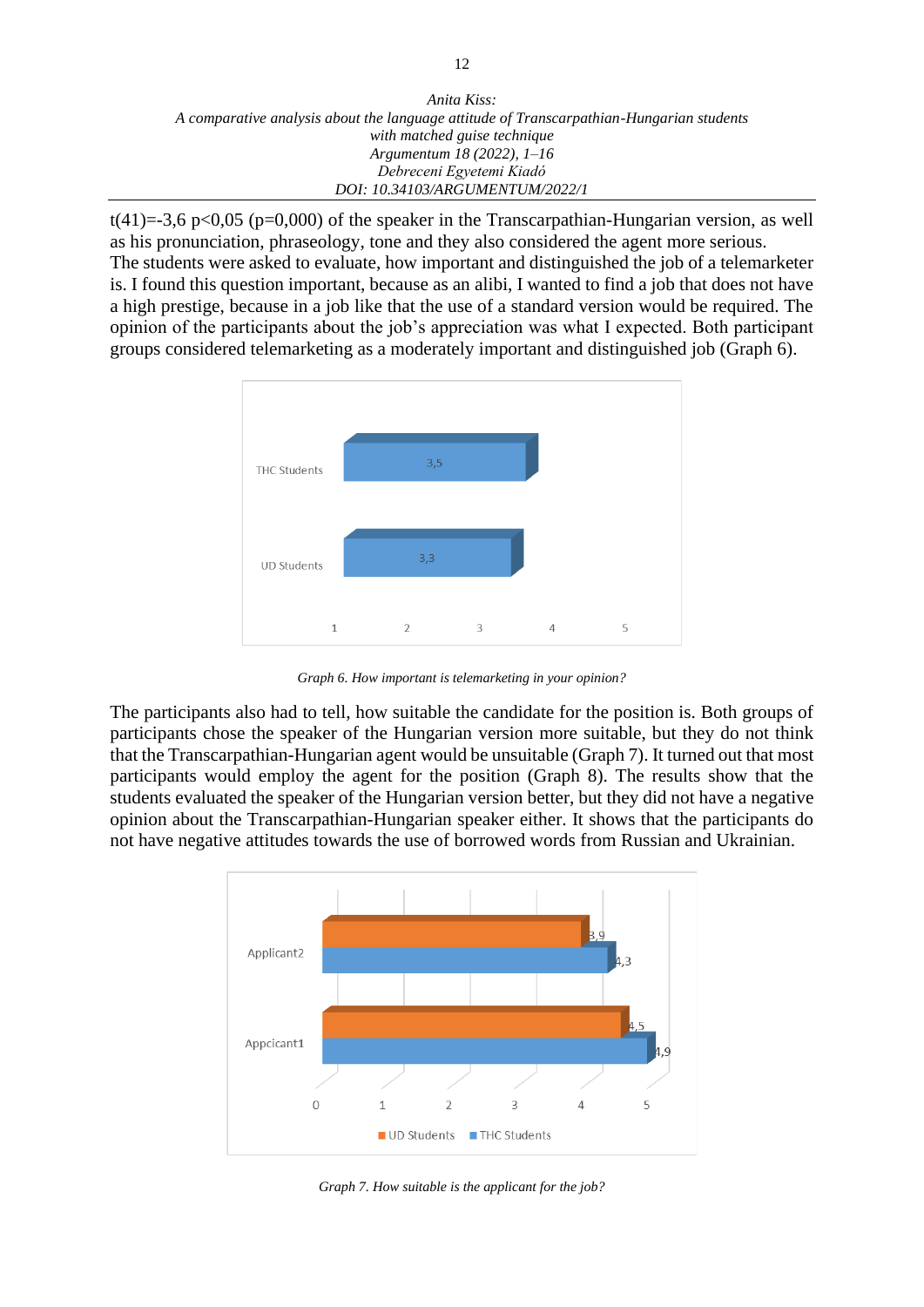*Anita Kiss: A comparative analysis about the language attitude of Transcarpathian-Hungarian students with matched guise technique Argumentum 18 (2022), 1–16 Debreceni Egyetemi Kiadó DOI: 10.34103/ARGUMENTUM/2022/1*



*Graph 8. Would you employ the applicant as a telemarketer in Hungary?*

#### **9 Conclusions**

The aim of my research was to discover the attitudes of Transcarpathian-Hungarian students towards the use of borrowed words from Ukrainian and Russian. I carried out the research with the help of matched guise technique. Transcarpathian-Hungarian students, studying in Hungary or Transcarpathia were involved in the research, with which I wanted to ascertain if the university and college students have a better attitude towards the agent speaking in a Hungarian or Transcarpathian-Hungarian language variant. On the other hand, I was also looking for the answer whether the students studying in Hungary or in Transcarpathia have a more positive opinion about the applicant (agent) using the Transcarpathian-Hungarian variant.

The hypotheses of the research have been confirmed, and the conclusions are consistent with the earlier results. During the survey the students were asked to evaluate the speakers (agents) based on characteristics connected to social behaviour (friendly, kind, helpful), personal features (serious, determined), competency (intelligent/smart, convincing, reliable) and language skills. According to the results, in relation to most of the characteristics, the students had a better opinion about the speaker of the Hungarian variant, and the differences between the judgement of the two agents were the most significant regarding to the language skills.  $(1<sup>st</sup>$ hypothesis). This result is partly consistent with the conclusions of the Hungarian research carried out by Sándor, Langmann & Pléh with the use of matched guise technique, because these also showed that the standardly speaking agent was judged more positively by the participants in connection with all the characteristics (compare Sándor, Langman & Pléh 1998). Partially we can also find discrepancies between the two surveys, because in the study of Sándor, Langman & Pléh the standard speaker was evaluated more positively in connection with the characteristics related to social skills as well. In my own research, UD students evaluated the agent speaking in the Transcarpathian-Hungarian version more helpful, while THC students thought that they are friendlier than the speaker in the Hungarian variant. It can be connected to Lambert's results, which showed that the non-standard speaker was judged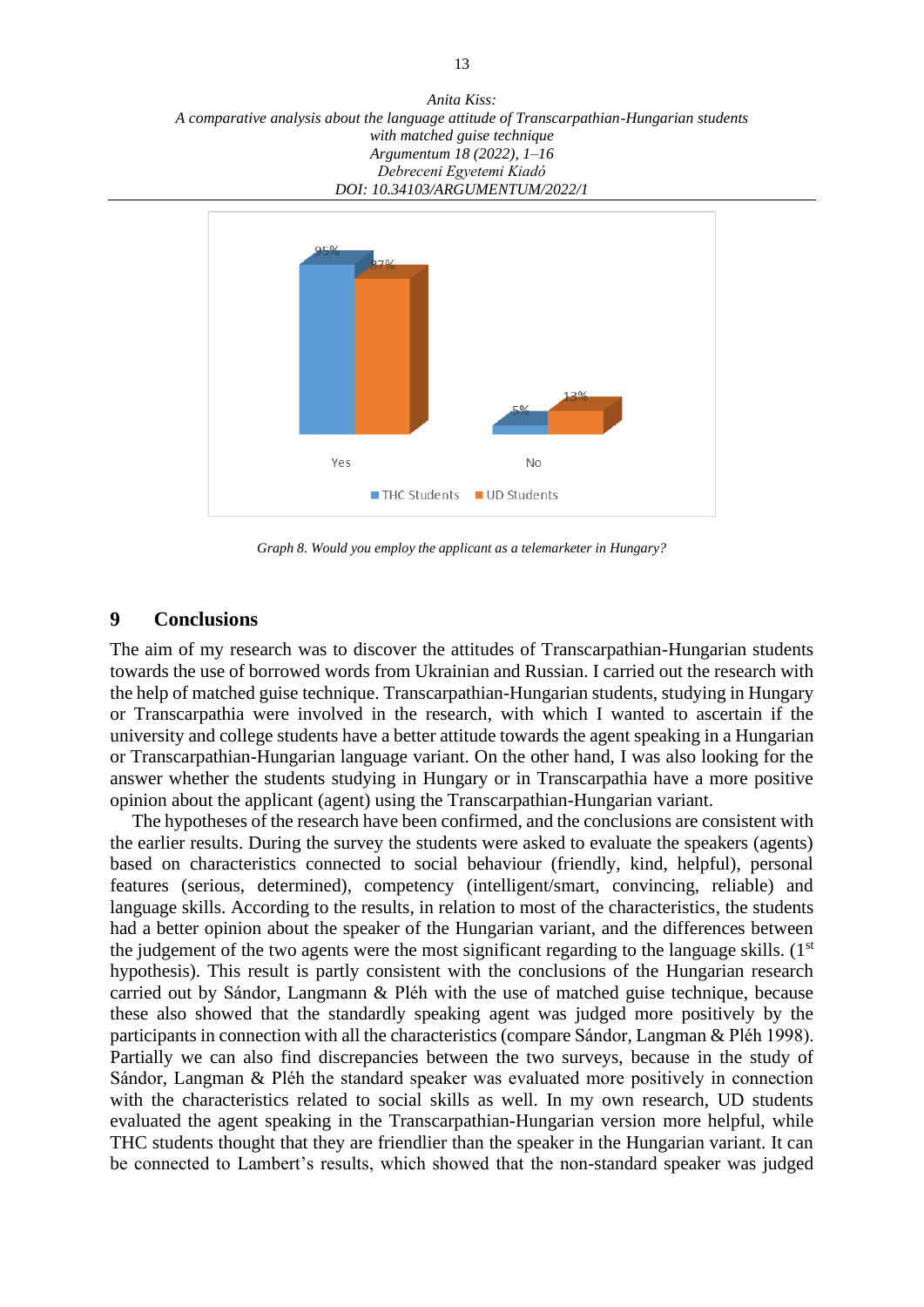| Anita Kiss:                                                                              |
|------------------------------------------------------------------------------------------|
| A comparative analysis about the language attitude of Transcarpathian-Hungarian students |
| with matched guise technique                                                             |
| Argumentum 18 (2022), $1-16$                                                             |
| Debreceni Egyetemi Kiadó                                                                 |
| DOI: 10.34103/ARGUMENTUM/2022/1                                                          |

more positively than the standard speaker, in connection with some characteristics (e.g., kindness and friendliness) (Lambert et al. 1967).

To conclude, the students of the Transcarpathian-Hungarian college didn't judge negatively the speaker who used Ukrainian and Russian borrowed words. The participants, especially the students of the University of Debrecen, recognized, when the speakers here and there used non-Hungarian words, which proves that they evaluated the agent's use of words the most negatively. According to the results it also comes to light that the participant's group learning in Transcarpathia evaluated each agent generally more positively than the Transcarpathian-Hungarian students learning in Hungary  $(2<sup>nd</sup>$  hypothesis).

The most outstanding difference between the attitudes of the two groups is that the college students from Transcarpathia evaluated the Transcarpathian-Hungarian use of language more positively than the Transcarpathian students from the Hungarian university. Based on these results, we can draw the conclusion that the students neither from Transcarpathia, nor from Hungary evaluate the Ukrainian and Russian borrowed words appearing in the Transcarpathian-Hungarian version more negatively. At the same time, THC students have a more positive attitude towards the use of borrowed words than UD students.

#### **References**

- Agheyisi, R. & Fishman, J. (1970): Language attitude studies: A brief survey of methodological approaches. *Anthropological Linguistics* 12, 131–157.
- Baker, C. (1992): *Attitudes and language*. Clevedon: Multilingual Matters.
- Beregszászi, A., Csernicskó, I., Hires, K. & Márku, A. (2003): Attitűdök és sztereotípiák: milyennek látjuk magunkat és az ukránokat? In: Csernicskó, I. (szerk.): *A mi szavunk járása*. Bevezetés a kárpátaljai magyar nyelvhasználatba. Ungvár: PoliPrint Kft.
- Callan, V., Gallois, C. & Forbes, P. (1983): Evaluative reactions to accented English. *Journal of Cross-Cultural Psychology* 14, 407–426. <https://doi.org/10.1177/0022002183014004002>
- Cseresnyési, L. (2004): *Nyelvek és stratégiák avagy a nyelv antropológiája*. Budapest: Tinta Könyvkiadó.
- Csernicskó, I. (2008): Nyelv és azonosságtudat összefüggései a kárpátaljai magyar közösségben. In: Fedinec, Cs. (szerk.): *Értékek, dimenziók a magyarságkutatásban.* Budapest: Magyar Tudományos Akadémia Magyar Tudományosság Külföldön Elnöki Bizottság, 153–170.
- Csernicskó, I. & Soós, K. (2002): Gyorsjelentés Kárpátalja. In: *Mozaik 2001. Magyar fiatalok a Kárpát-medencében*. Budapest: Nemzeti Ifjúságkutató Intézet, 91–135.
- Domonkosi, Á. (2004): A nyelvi attitűdök és a nyelvhasználat szabályozottsága. In: Kurtán, Zs. & Zimányi, Á. (szerk.): *A nyelvek vonzásában. Köszöntő kötet Budai László 70. születésnapjára.* Eger, Veszprém: Veszprémi Egyetemi Kiadó, 25–31.
- Dudics Lakatos, K. (2015): A nemek és a nyelvjárási attitűd összefüggéseiről egy kérdőíves felmérés tükrében. In: Márku, A. & Hires-László, K. (szerk.): *Nyelvoktatás, kétnyelvűség, nyelvi tájkép*. *Tanulmányok a Hodinka Antal Nyelvészeti Kutatóközpont kutatásaiból.* Ungvár: Autdor-Shark, 34–43.
- Dudics Lakatos, K. (2019): Kárpátaljai magyar pedagógusok nyelvjárási attitűdjének alakulása két felmérés eredményei alapján. *Magyar Nyelvjárások* 57, 123–134.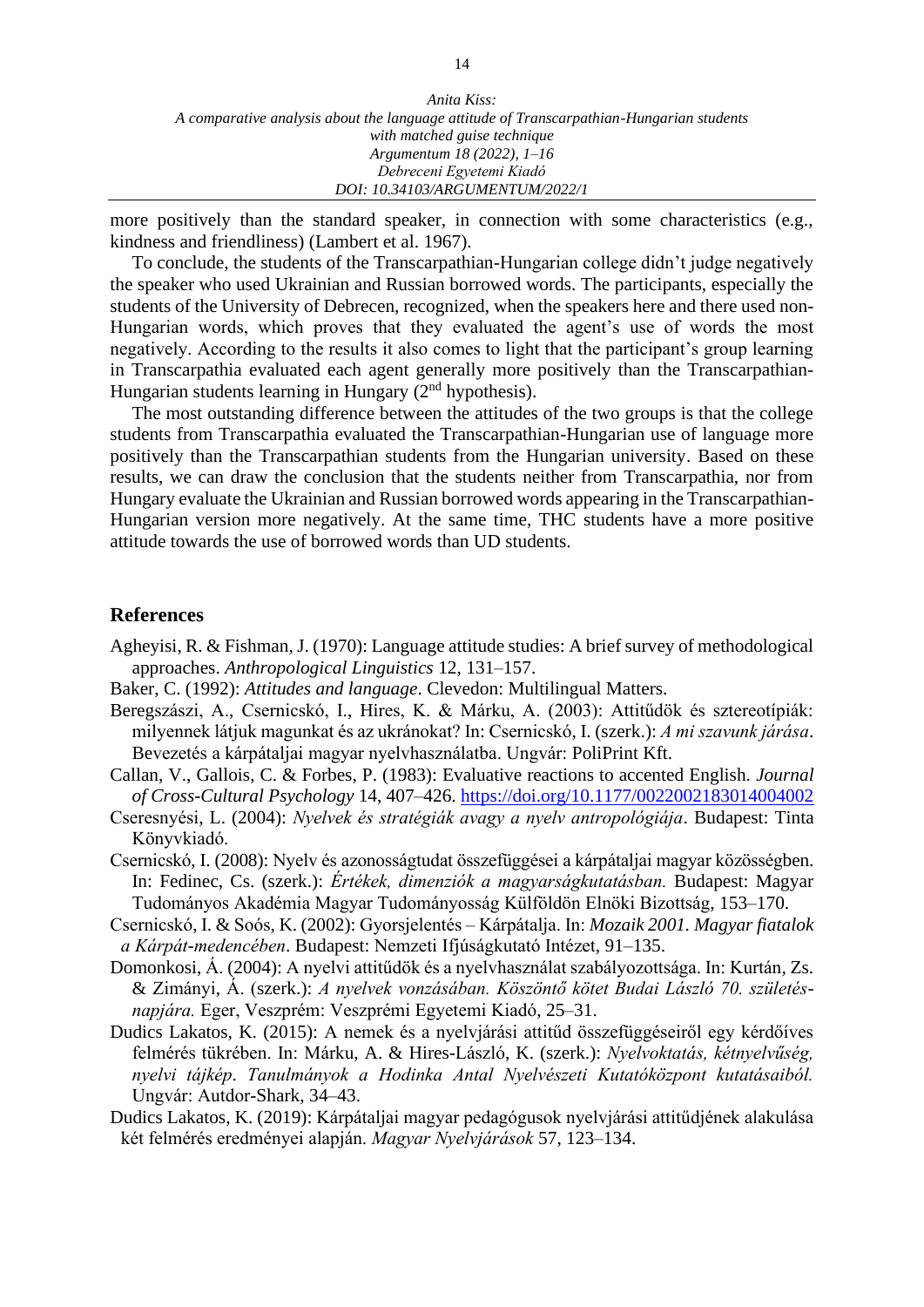- Dudics, K. (2021): Kárpátaljai magyar iskolások nyelvjárási attitűdjének alakulása egy megismételt kérdőíves gyűjtés alapján. *Magyar Nyelv* 117/3, 346–354. <https://doi.org/10.18349/MagyarNyelv.2021.3.346>
- Fenyvesi, A. (2011): Nyelvi attitűdök kisebbségi kontextusban: erdélyi, vajdasági és felvidéki magyar diákok viszonyulása anyanyelvükhöz, az államnyelvhez és az angolhoz*.* In: Hires-László, K., Karmacsi, Z. & Márku, A. (szerk.): *Nyelvi mítoszok, ideológiák, nyelvpolitika és nyelvi emberi jogok Közép-Európában elméletben és gyakorlatban*. Beregszász, Budapest: II. Rákóczi Ferenc Kárpátaljai Magyar Főiskola Hodinka Antal Intézet, 227–234.
- Gallois, C. & Callan, V. (1981): Personality impressions elicited by accented English speech. *Journal of Cross-Cultural Psychology* 12, 347–359. <https://doi.org/10.1177/0022022181123006>
- Gazdag, V. (2021): *Szláv elemek a kárpátaljai Beregszászi járás magyar nyelvjárásaiban*.
- Törökbálint: Termini Egyesület.
- Giles, H. & Coupland, N. (1991): *Language: Contexts and consequences*. Milton Keynes: Open University Press.
- Grin, F. (2013): Language Policy, Ideology, and Attitudes. In: Bayley, R., Richard C. & Ceil L. (ed.): *The Oxford Handbook of Sociolinguistics*. Oxford: University Press, 629–650.
- Jánk, I. (2017): Nyelvi hátrány és diszkrimináció az iskolában: A nyelvi szocializáció jelentősége a tanuló értékelésében. *Szociológiai Szemle* 27/3, 27–47.
- Jánk, I. (2018): A nyelvi alapú diszkrimináció vizsgálatának módszertani korlátai és lehetőségei. *Magyar Nyelvőr* 142/2, 150–169.
- Jánk, I. (2019): Lingvicizmus a Kárpát-medence négy országának gyakorló és leendő magyartanárainál. *Magyar Nyelvőr* 143/1, 31–46.
- Karmacsi, Z. (2009): Nyelvi attitűd: gyengítő és erősítő tényezők Kárpátalján a magyar nyelv esetében. In: Borbély, A., Vančoné Kremmer, I. & Hattyár, H. (szerk.): *Nyelvideológiák, attitűdök és sztereotípiák*. Budapest, Dunaszerdahely, Nyitra: MTA Nyelvtudományi Intézet, Gramma Nyelvi Iroda, Konstantin Filozófus Egyetem Közép-európai Tanulmányok Kara, 415–422.
- Kiss, J. (1995): *Társadalom és nyelvhasználat*. Budapest: Nemzeti Tankönyvkiadó.
- Kožík, D. (2004): A nyelvjárásokkal kapcsolatos attitűdvizsgálatok a szlovákiai magyar pedagógusok néhány csoportjában. In: Lanstyák, I. & Menyhárt, J. (szerk.): *Tanulmányok a kétnyelvűségről II*. Pozsony: Kalligram.
- Lakatos, K. (2006): A nyelvjárások megítélése kárpátaljai iskolások körében. *Magyar Nyelvjárások* 45, 97–104.
- Lambert, W., Hodgson, R., Gardner, R. C. & Fillenbaum, S. (1967): Evaluational reactions to spoken languages. *Journal of Abnormal and Social Psychology* 60, 44–51. <https://doi.org/10.1037/h0044430>
- McKenzie, R. M. (2008): Social factors and non-native attitudes towards varieties of spoken English. A Japanese case study. *International Journal of Applied Linguistics* 18, 63–88. <https://doi.org/10.1111/j.1473-4192.2008.00179.x>
- Milroy, L. & Dennis, R. P. (1999): Introduction to special issue on language attitudes. *Journal of Language and Social Psychology* 18, 4–9. <https://doi.org/10.1177/0261927X99018001001>
- Sándor, K. (2016): *Nyelv és társadalom*. Budapest: Krónika Nova.
- Sándor, K., Langman, J. & Pléh, Cs. (1998): Egy magyarországi ügynökvizsgálat tanulságai. (A nyelvváltozatok hatása a személypercepcióra). *Valóság* 8, 29–40.